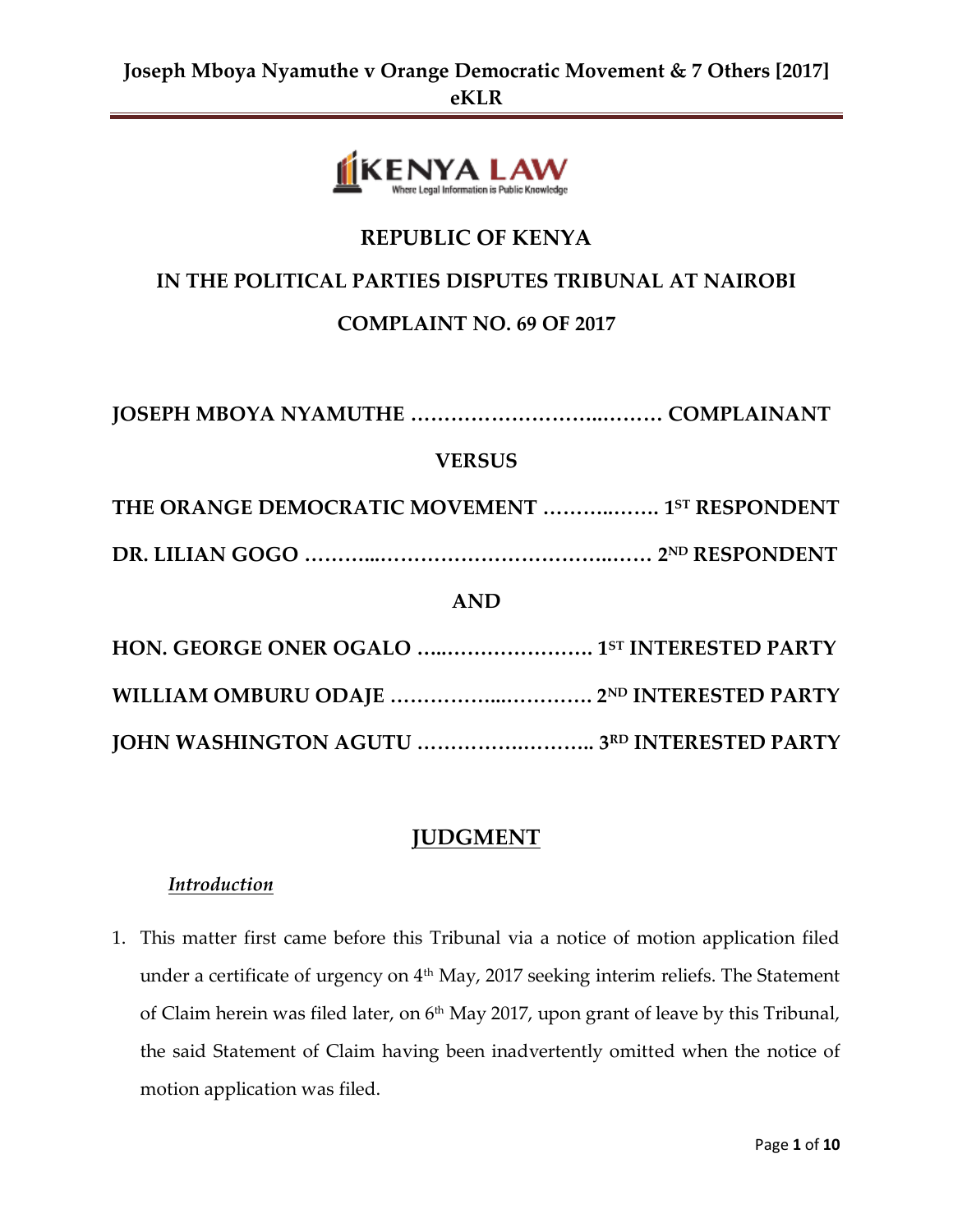- 2. On  $6<sup>th</sup>$  May, 2017, the  $2<sup>nd</sup>$  Respondent raised a preliminary objection on jurisdiction: that under section 40 of the Political Parties Act, this Tribunal lacked the jurisdiction to hear and determine this matter as the Complainant had not attempted the Party's internal dispute resolution mechanisms (IDRM). This Tribunal, differently constituted (*M.O. Lwanga, Presiding, Desma Nungo, Paul Ngotho & Dr. Adelaide Mbithi*) upheld the preliminary objection holding that the claim was premature.
- 3. Aggrieved by that decision, the Complainant moved to the High Court on appeal and filed *Election Petition Appeal, No. 5 of 2017, Joseph Mboya Nyamuthe vs The Orange Democratic Movement & others*. The High Court heard the appeal and in a judgment delivered on 10<sup>th</sup> May, 2017, allowed it holding interalia: "*the appeal is hereby allowed with a declaration that the political parties disputes tribunal has jurisdiction to hear a dispute arising out of party primaries under section 40 (1) (fa) which the honourable members of the tribunal did not address themselves to, hence misapprehended and misinterpreted section 40 of the political parties Act."*
- 4. The Honourable Court then ordered thus: *"the political parties disputes tribunal's decision/ruling upholding the 2nd respondent's preliminary objection dated 6th May, 2017 be and is hereby set aside and the file be remitted back to the tribunal to immediately reconstitute a fresh panel to hear and determine the appellant's/claimant's claim filed before the tribunal on 4th May, 2017."*
- 5. It is in accordance with this direction that we now proceed to hear this matter.

#### *Summary of the case*

6. The Complainant together with the 2nd Respondent and all the three Interested Parties participated in the 1<sup>st</sup> Respondent's nomination primaries for the position of Member of Parliament, Rangwe Constituency. Upon completion of the exercise albeit claims of election malpractices, the  $2<sup>nd</sup>$  Respondent was declared winner and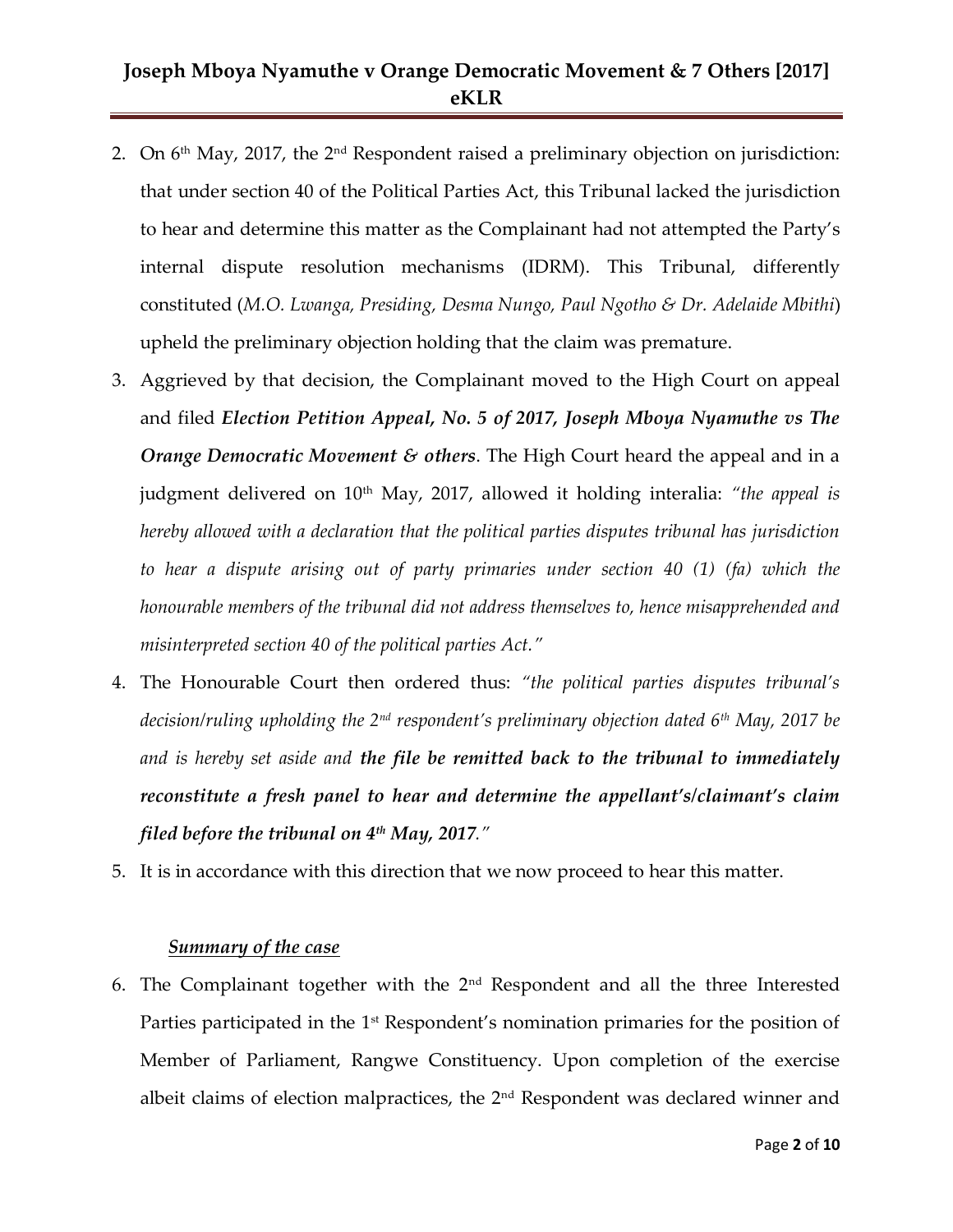issued with a nomination certificate by the 1<sup>st</sup> Respondent as the Party's nominee for the position of Member of Parliament, Rangwe Constituency.

- 7. Aggrieved by that declaration, the 3 Interested Parties lodged an appeal with the Party's National Dispute Resolution organ (NAT) on 24<sup>th</sup> April, 2017 seeking a nullification of the results and a repeat of the whole exercise. The Claimant herein moved straight to this Tribunal seeking the following orders:
	- *(i) That the nomination of the 2nd Respondent, Dr. Lillian Gogo as the 1st Respondent's nominee for the position of the Member of the National Assembly for Rangwe Constituency be and is hereby nullified.*
	- *(ii) That this Honorable Tribunal be pleased to order for and do tally the results of the nomination of the Member of Parliament for Rangwe Constituency from Kochia, Kagan, East and West Gem Wards and the results thereof be declared.*
	- *(iii) THAT in the alternative, this Honourable Tribunal be pleased to order the 1 st Respondent to repeat the nomination exercise for its nominee for the position of the Member of the National Assembly for Rangwe Constituency.*

#### *Submissions*

8. The Complainant avers that on 23<sup>rd</sup> April, 2017, the Constituency Returning Officer, Mr. Panaito Illa, his Deputy, Dancan Ochieng and the chairman of the Constituency Election Panel, Mr. Benard Ouko convened a meeting with all aspirants. All aspirants were present except the  $2<sup>nd</sup>$  Respondent. During the meeting, it was resolved that due to intelligence reports that uncovered a scheme to disrupt tallying of results at Rangwe Tallying Centre; a decision was made to move the tallying centre to Lwaho Secondary School. The aspirants were also given the official list of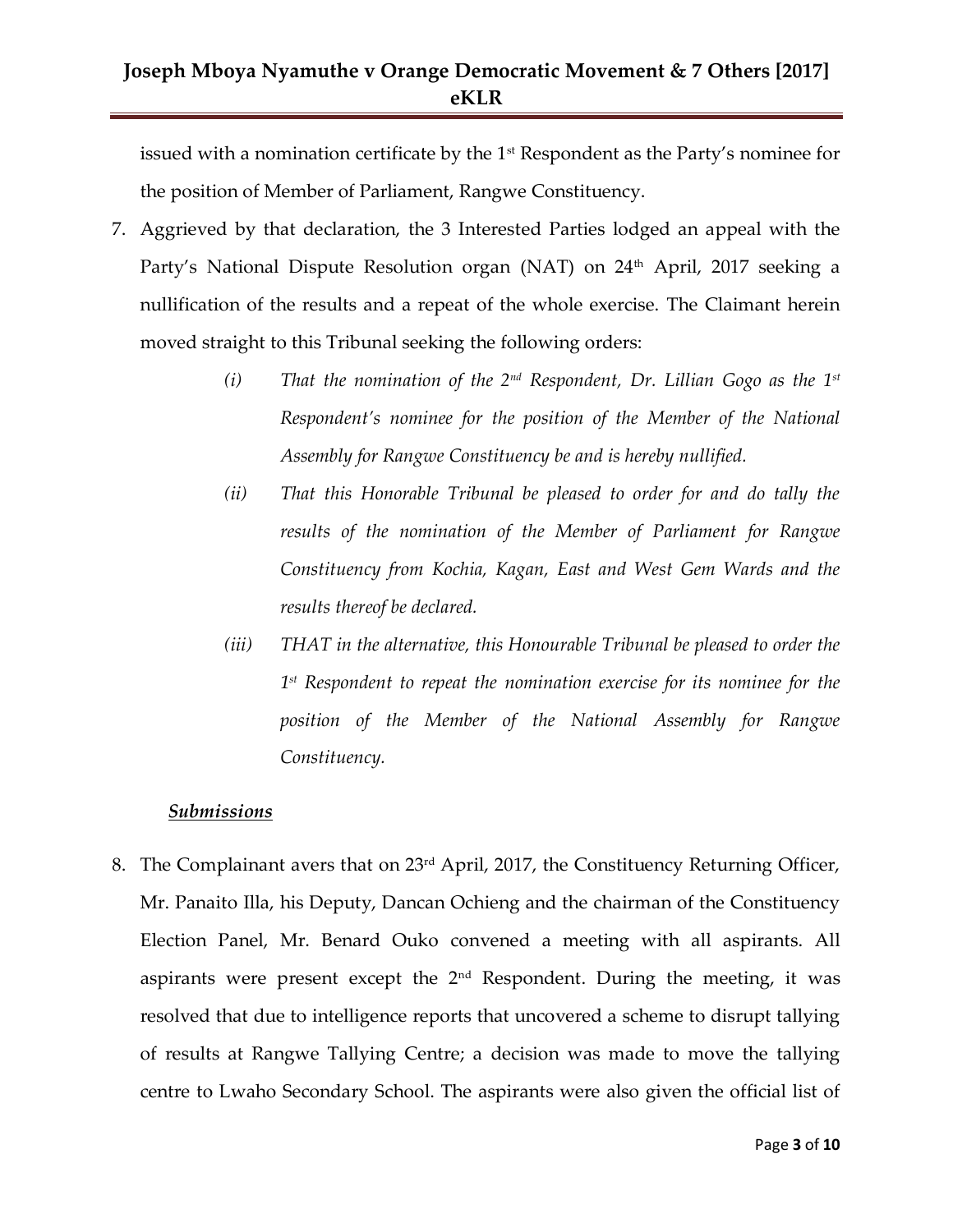the party officials who were to conduct the process and shown a parallel list of officials allegedly prepared by  $2<sup>nd</sup>$  Respondent for East and West Gem.

- 9. The Complainant was therefore shocked when the Returning Officer reported at Ragwe Tallying centre on the  $24<sup>th</sup>$  April, 2017. He then outlined a range of alleged electoral malpractices such as: materials arrived late at Randung Primary; voting in some places being presided over by non-official officers (people who were not on the list aspirants had been given on 23rd April, 2017); cases of violence in Orero and Omoche; and in Sinogo the Complaint's name was missing and the Returning Officer only included his name by hand writing late in the afternoon when voting was long underway.
- 10. He averred that he tried to access Rangwe tallying centre in vain as Rangwe Town Centre was in complete turmoil having been taken over by armed goons. Even the Returning Officers for Kagan and Kochia wards were denied access to the Tallying Centre and were stranded with ballot boxes and results from 61 polling stations. That the Constituency Returning Officer's phone was off and no results were announced at Ragwe tallying centre. The deputy Returning Officer informed him that goons in the company of the 2<sup>nd</sup> Respondent rounded up the Returning Officer before he could announce results.
- 11. He submitted that while in Homa Bay on 26<sup>th</sup> April, 2017 he learnt on Ramogi FM News bulletin that the Returning Officer, Mr. Panaito Illa had allegedly announced the results declaring the 2<sup>nd</sup> Respondent the winner with a total of 20, 584 votes with the 1 st Interested Party second with 2,185 votes. There were no results for other aspirants announced. As he did not know about the results, he could not appeal to the, NAT but the interested parties did lodge an appeal on  $26<sup>th</sup>$  April, 2017. He submits that however, while that appeal was pending the  $1<sup>st</sup>$  Respondent through the chairperson of its National Elections Tribunal, Ms. Judy Pareno, purportedly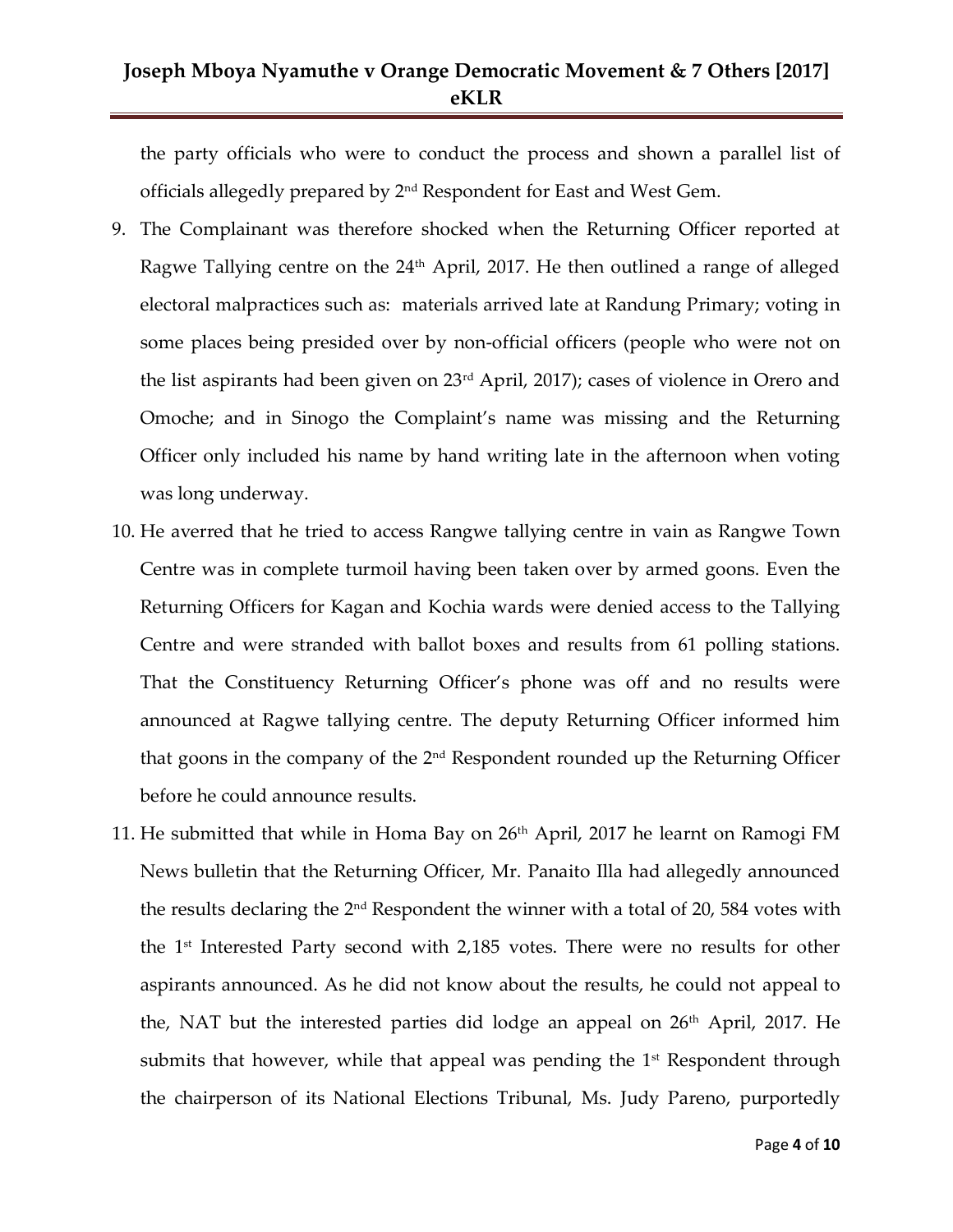announced what she said was outcome of the nomination results declaring the  $2^{\rm nd}$ Respondent winner with 20, 854 and the  $1<sup>st</sup>$  Interested Party with 5,185. Other aspirants not mentioned.

- 12. The submits that he later met the Returning Officers for Kagan, Mr. David Anuro, and Mr. Benard Ouko for Kochia, at the 1<sup>st</sup> Respondent's office in Nairobi, when they came to submit their returns since they had completely failed to reach the Constituency Returning Officer. They had copies of the results which was an indication that those results were clearly not included in the final tally.
- 13. The main complaint of the Complainant is that contrary to provisions of the  $1<sup>st</sup>$ Respondent's constitution and the rules governing election and nomination of candidates, no results for the nomination for the member of parliament for Rangwe Constituency were announced at the Tallying Centre, and that the purported results announced over the radio were not accurate and that the said results were not announced efficiently and promptly.
- 14. In his submissions dated  $16<sup>th</sup>$  May 2017 and a further affidavit dated  $15<sup>th</sup>$  May, 2017, he reiterates the factual information stated above. He gives the composition of Rangwe Constituency as being composed of 92 polling stations. It is submitted that the Constituency Returning Officer admitted announcing results when he had not received results from Kagan and Kochia wards. Hence only announced only from 41 polling stations in Gem east and Gem West over 20, 000 voters He refers to affidavit of the Returning Officer for Kagan Ward, Mr. David Anuro on 26<sup>th</sup> April, 2017 explaining how chaos made him not access Ragwe Town and that of Returning Officer for Kochia Ward Mr. Benard Ouko sworn on 26<sup>th</sup> April, 2017. That Mr. Tom Chariga had no authority to unilaterally change the tallying centers after they had been set and agreed on by a panel and communicated to candidates.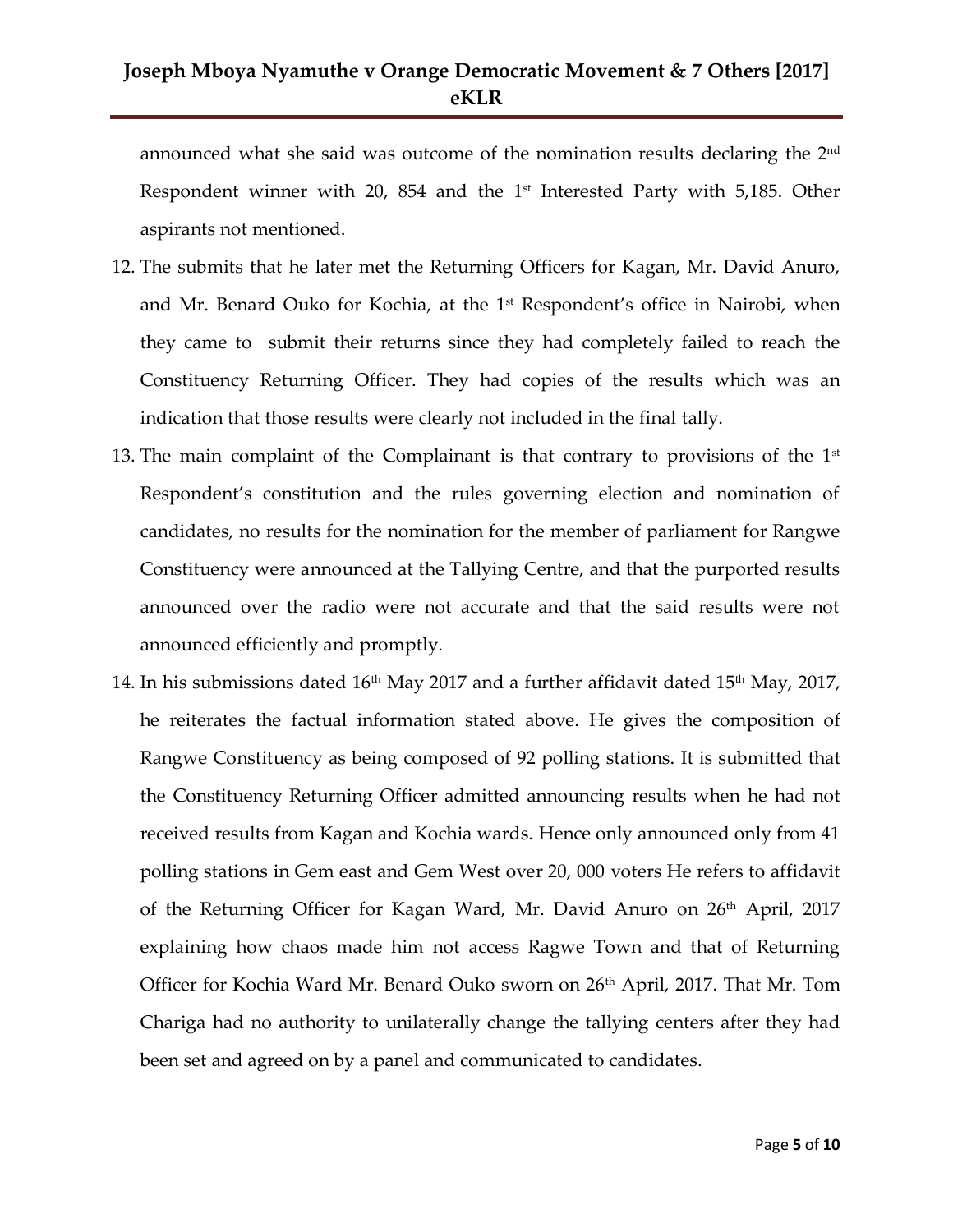- 15. The 1<sup>st</sup> Interested Party, George Oner Ogalo filed an affidavit dated 16<sup>th</sup> May, 2017. He entirely supports the Complaint and states that what is stated by the Complainant is what happened. Further he adds that the votes cast in East and West Gem wards far exceeded the registered voters. That he would have won if all votes were tallied. That no results were received by the Returning Officer and hence he could not tabulate and announce anything credible as he had no tallying sheets when he announced the results. He points out that the  $1<sup>st</sup>$  respondent should be taken to have admitted all the applicant has said since it has not put in any replying affidavit to deny the allegations since were served and have a senior counsel advocate on record and the  $2<sup>nd</sup>$  Respondent's affidavit is not sworn on behalf of the 1 st Respondent.
- 16. The 2nd Respondent filed a replying affidavit dated 12th May 2017 and submissions in opposition to the application dated  $15<sup>th</sup>$  May 2017. She submits that she emerged winner with a whopping 20,584 votes as announced by the Returning Officer, Mr. Panaito Illa and produced what she deems the constituency tallying sheet. That she was duly issued with a nomination certificate on 25<sup>th</sup> April, 2017. That results were announced at Nyajanja Tallying centre, the constituency tallying centre for Kochia ward in Rangwe Constituency but the designated one was Olare primary school and had been changed single handedly and illegally by chair of the county election committee.
- 17. She submitted that the ODM nomination and Election rules at rule 4 provides for county returning officer and constituency returning officers appointed by the NEB. That tallying and announcement of constituency results is an exclusively belongs to the constituency Returning Officer. That presiding officers from different polling station were transmitting results directly to Mr. Panaito through messages and phone calls to enable quick tallying. That tallying sheets only appeared at the party's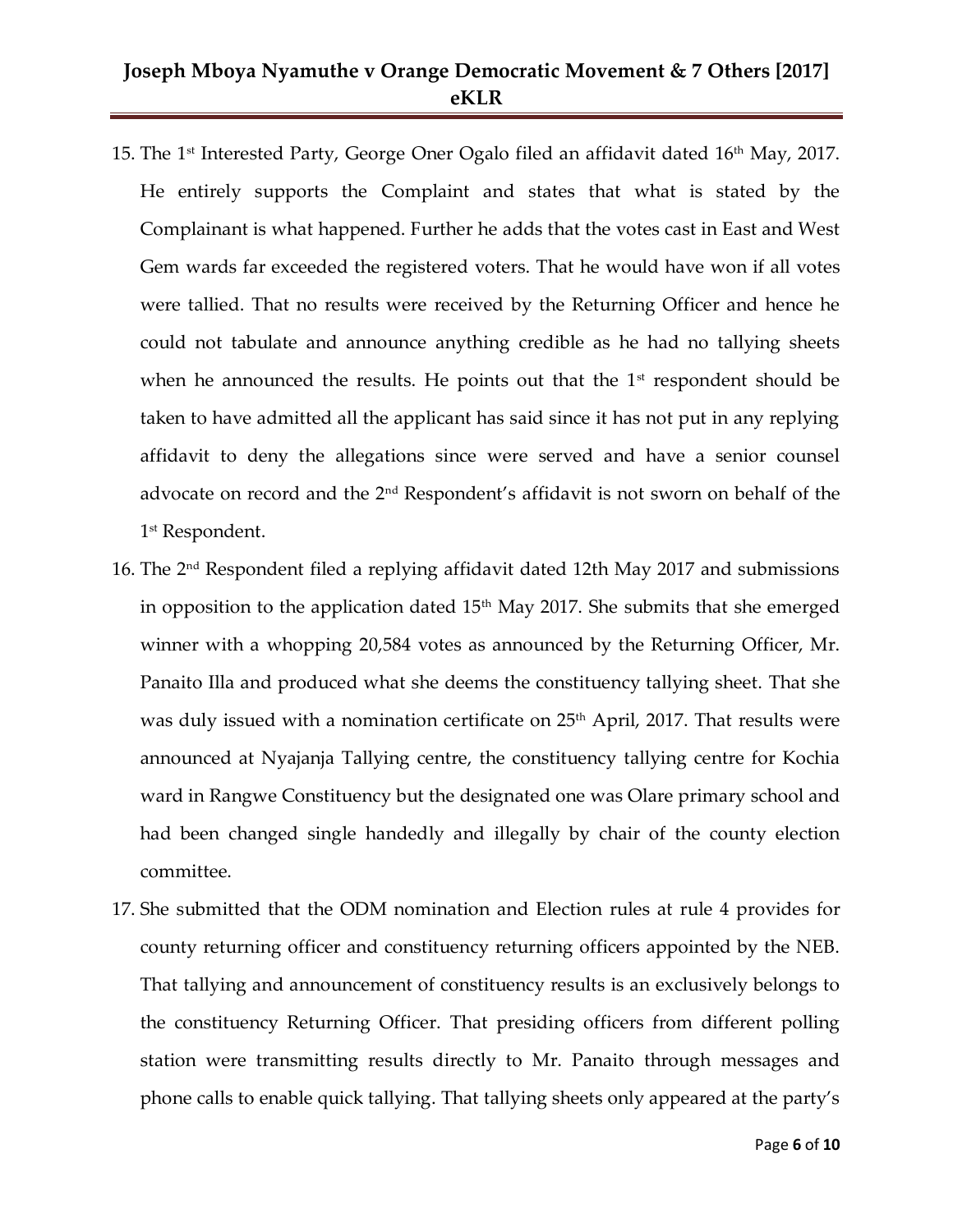NEB when a complaint was filed. That the intentional delay to submit results by Benard Ouko and David Odoyo to doctor results to benefit the incumbent MP.

- 18. Lastly she urges this Tribunal in determining this matter consider whether allegations can change fact that she was issued by nomination certificate because she came first. and also consider the matter vis a vis strict timelines as to when nomination exercises should pave way for the general elections of  $8<sup>th</sup>$  August 2017.
- 19. On  $6<sup>th</sup>$  May, 2017 during the canvassing of the preliminary objection the 3<sup>rd</sup> Interested Party indicated that he was no longer interested in this matter and hence will not participate.

#### *Issue for determination*

20. This matter requires that we determine: *whether the election and declared of the 2nd Respondent as the duly nominated 1st Respondent's Member of Parliament for Rangwe Constituency is valid.*

#### *Determination*

- 21. We have evaluated the Statement of claim, the numerous affidavits on record and the parties' submission in this matter. We note from the onset that the Complainant is supported by the  $1<sup>st</sup>$  Interested Party while the  $3<sup>rd</sup>$  Interested Party withdrew from this matter.
- 22. As rightly pointed out by the  $1<sup>st</sup>$  Interested Party, the  $1<sup>st</sup>$  Respondent has not filed a response to this matter. As a Tribunal, we register our reservations on the apparent behavior of political parties (herein exhibited by the 1<sup>st</sup> Respondent) towards this Tribunal. This Tribunal is meant to sustain and enhance democracy within parties in the spirit of multiparty democracy in the Constitution. The Tribunal is an institution through which political parties can resolve their issues, impartially, without the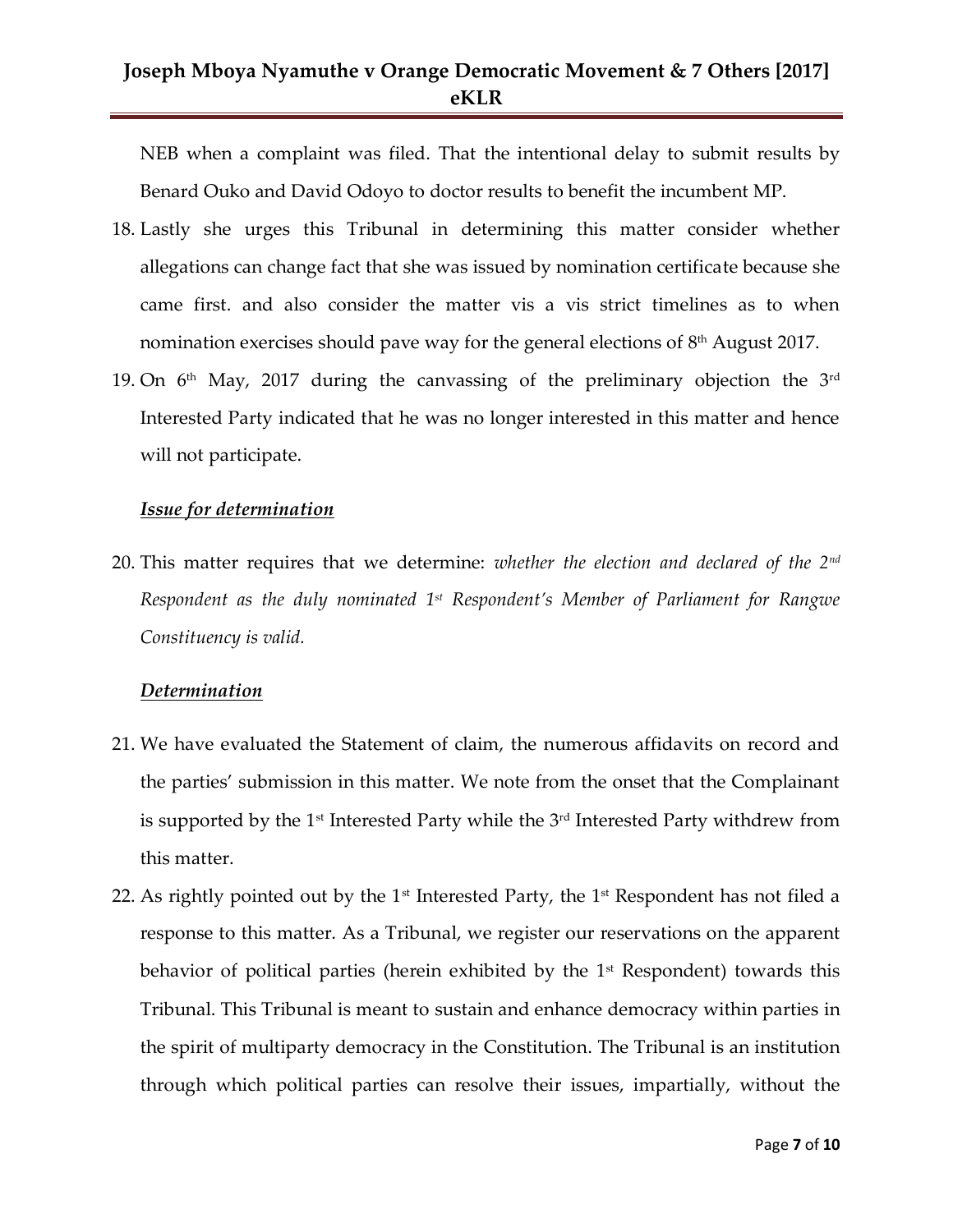otherwise rigorous process of litigation in the Courts. As such, it is only prudent that both political parties and their members embrace it. Hence, where a member of a political party files a matter before this Tribunal against the party, the most prudent thing for the political party to do is appear and help reach a just decision.

- 23. We have evaluated the record before us and it is this Tribunal's finding that the Ragwe Constituency nomination exercise was anything but free and fair. Indeed, it was a mockery of the electoral process within the party and the same cannot be sustained in any court of law. The allegations of malpractices by the Complainant are so overwhelming that the  $2<sup>nd</sup>$  Respondent has not sufficiently rebutted them. In some instances, we have noted that even the 2<sup>nd</sup> Respondent herself has admitted to some of malpractices, such as use of a different tallying centre and the relying of results via phone messages where the same was not prior arranged. The 2nd Respondent wants to have her cake and eat it. Why claim the irregularities and seek to benefit from that flawed exercise?
- 24. The affidavits of the Returning Officers Benard Ouko and David Odoyo paint a very sad state of affairs. These two are the  $1<sup>st</sup>$  Respondent's officials. Where the same people who are charged with conducting the election outrightly state that the same was flawed, the process loses its legitimacy. Be it as it may, while the  $1<sup>st</sup>$  Respondent defends her victory and declaration by producing the tallying sheets, the  $1<sup>st</sup>$ Respondent who is the owner and custodian of the same has not corroborated her case. We find it hard to outrightly rely on these tallying sheets when the same are contested given that the two Returning Officers, Benard Ouko and David Odoyo deposed that they never submitted their tallying sheets.
- 25. In a nutshell, we find that the entire nomination process was flawed as it was marred by very serious irregularities and malpractices and was clothed in mystery and confusion. The  $1<sup>st</sup>$  Respondent urged us to consider the fact that the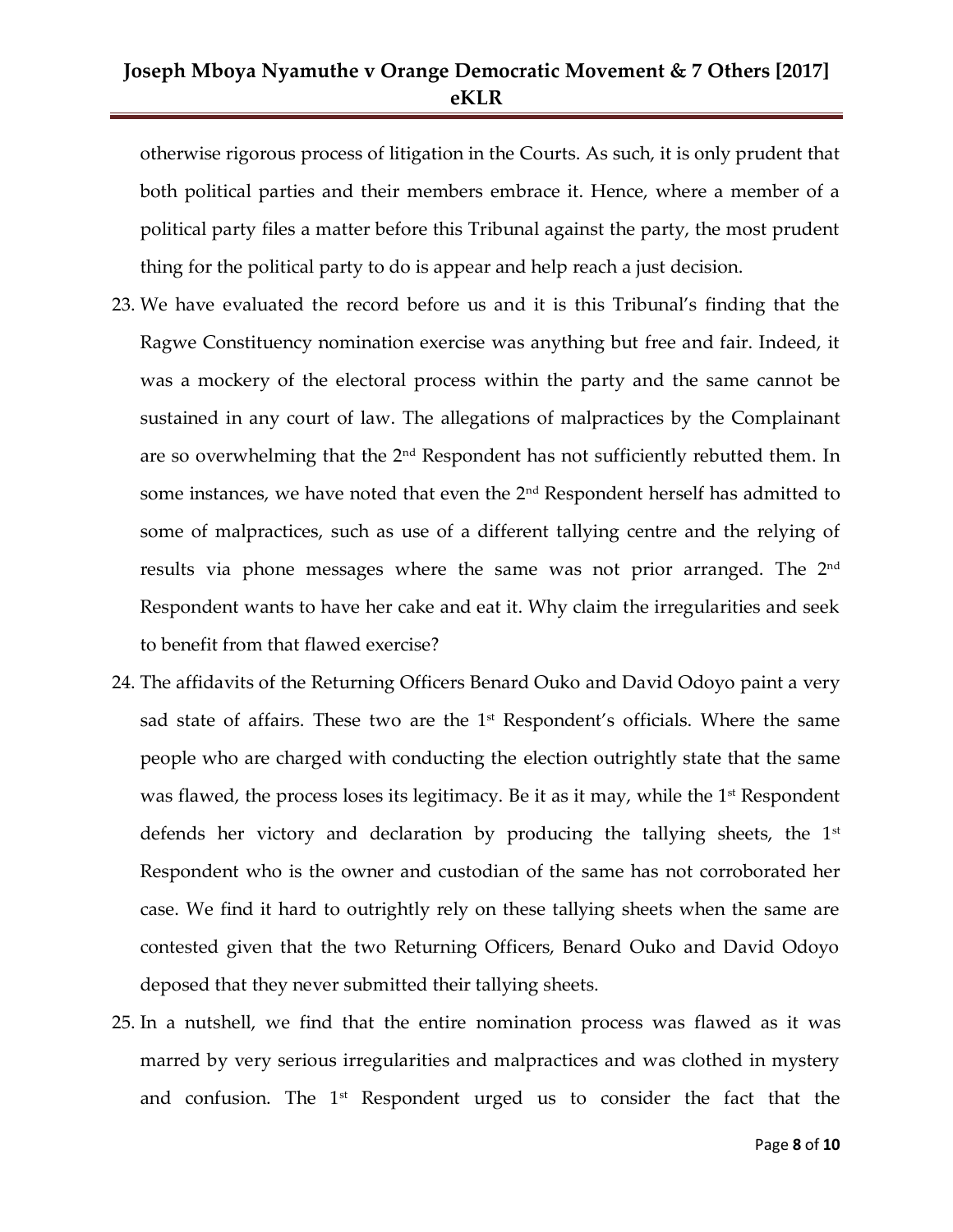irregularities will not change the fact that she came first. We disagree with her. Whether she came first is immaterial where the election in which she came first is nothing but a nullity and a mockery of the political party's democracy. She also urged us to consider the strict timelines for the coming August General elections and the fact that there may be no time for fresh nominations. Again we disagree. Timelines cannot be a panacea for perpetration of election irregularities.

- 26. We wish to reiterate what we said in *Complaint No. 167 of 2017, James Munyi Ngangu v Orange Democratic Movement & another* thus: *"We would like to observe that where a nomination exercise has been annulled by either the respective Party's Appeals Tribunal and/or this Tribunal and a fresh process ordered, it is prudent that a political party moving to execute such an order should give audience to all the parties involved. Such a practice is not only sound in law but it also helps entrench democracy and accountability within political parties."*
- 27. As a consequence, we make the following orders:
	- *(i) The Statement of Claim dated 5 th May 2017 is allowed.*
	- *(ii) The nomination of the 2nd Respondent, Dr. Lilian Gogo as the 1st Respondent's nominee for the position of the Member of the National Assembly for Rangwe Constituency is hereby nullified.*
	- *(iii) The 1st Respondent's National Election Board is hereby directed to determine the Party's nominee for Rangwe Constituency National Assembly seat in a manner compatible with the Party constitution, Election and Nomination Rules within the next 48 hours of the pronouncement of this Judgment.*
	- *(iv) Each party to bear its own costs.*

<sup>28.</sup> Orders accordingly.